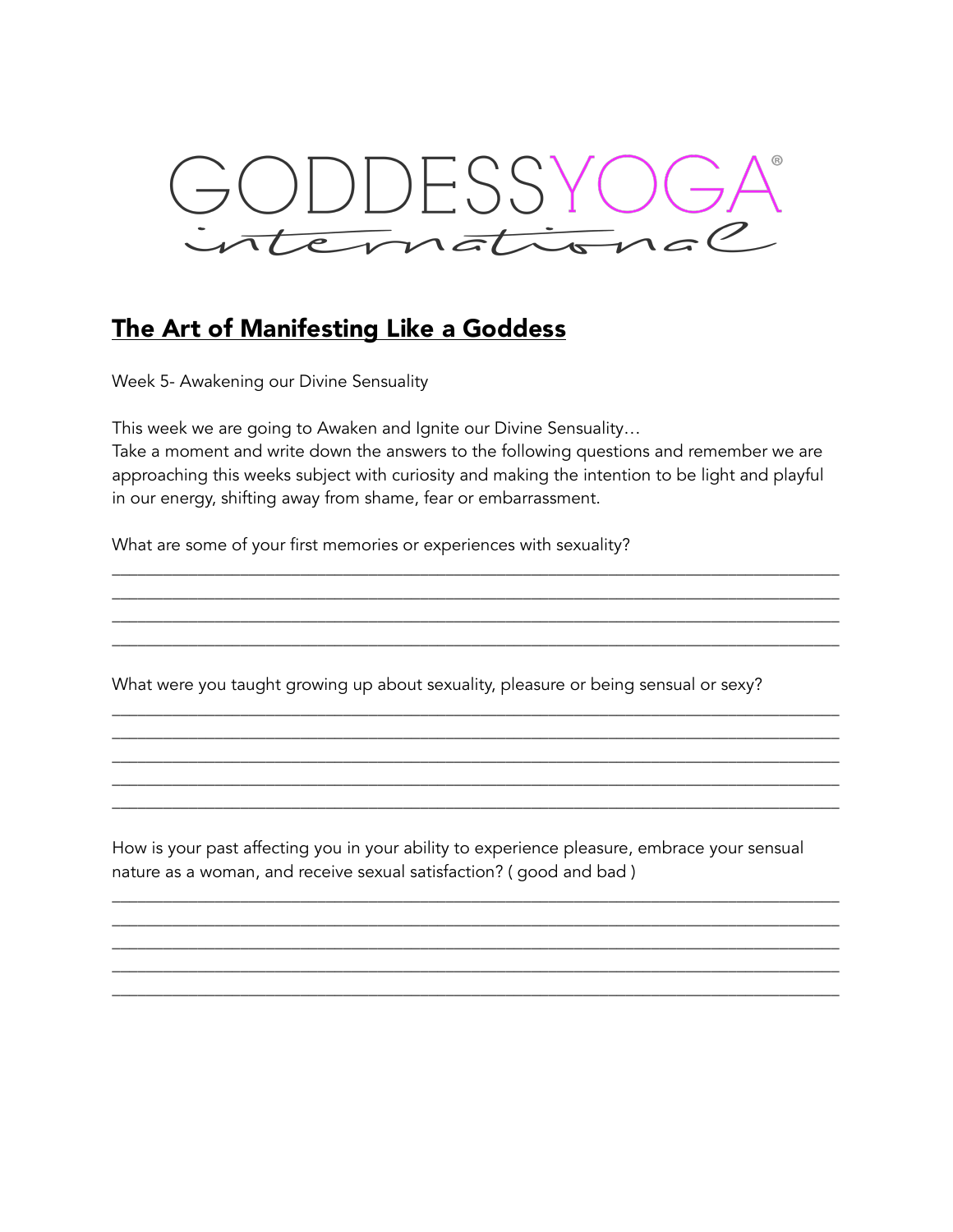Are you ready to release any negativity from your past to allow Freedom, Pleasure and Connection to your Sensual Feminine Nature?

## STEP 1 - IDENTIFY WHAT NO LONGER SERVES YOU:

1. What memory, experience, trauma, belief, or old pattern related to your sexuality and sensuality are you ready to let go of ?

## STEP 2- WHAT DO YOU DESIRE TO CREATE INSTEAD?

2. What does your life look AND feel like now that you are able to fully experience PLEASURE, PLAY and FUN around being Sensual?

3. What do you desire to create or experience that you never have before, now that you have identified your Erotic Blueprint and now know on a deeper level what your sexual language  $is<sup>2</sup>$